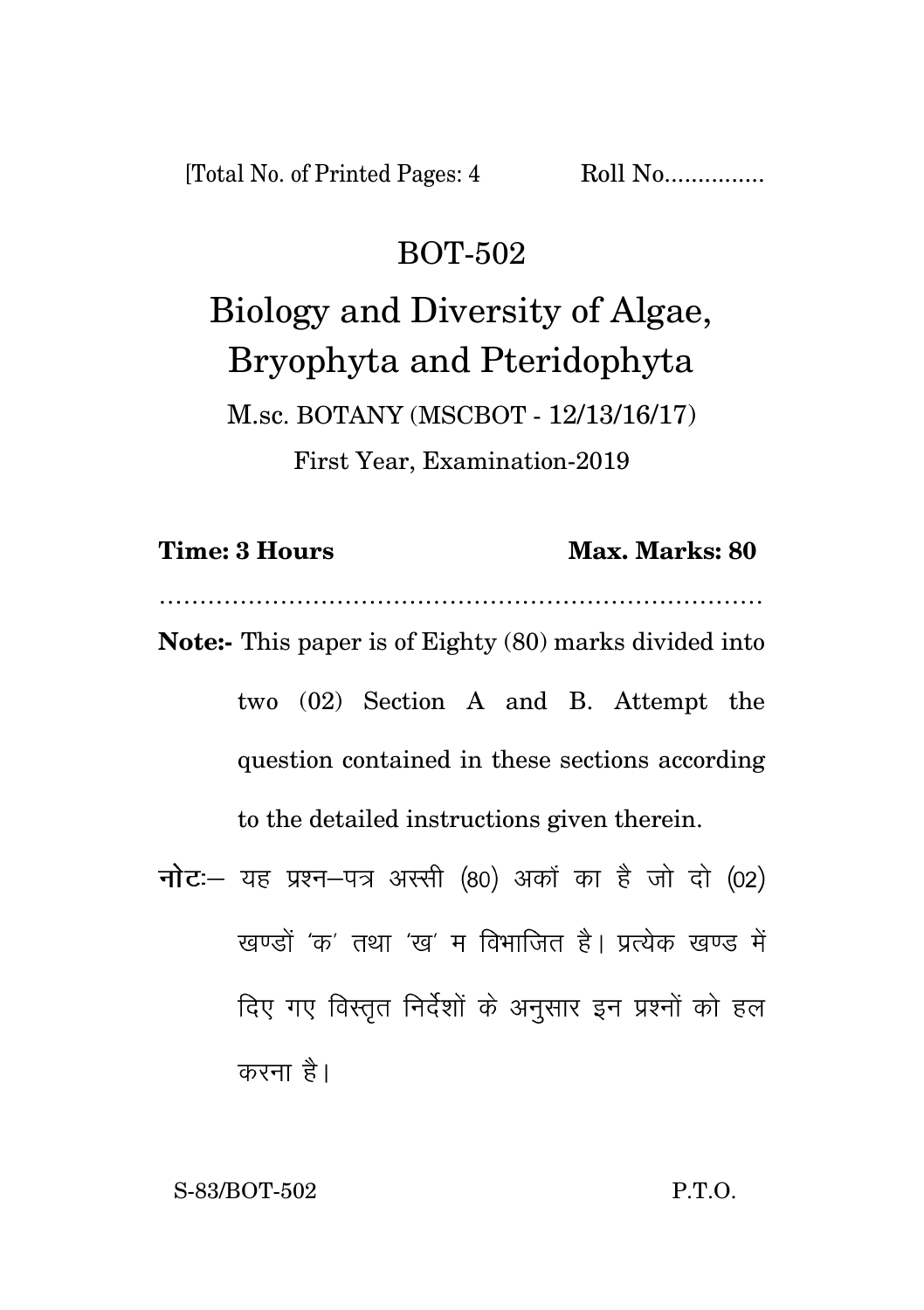# Section-A (खण्ड–क)

#### **(Long Answer Type Question)**

- **Note:-** Section A contains five (05) long answertype questions of fifteen (15) marks each. Learners are required to answer any three (03) questions only. **(3×15=45)**
- नोट :- खण्ड 'क' में पाँच (05) दीर्घ उत्तरीय प्रश्न दिये गये हैं। प्रत्येक प्रश्न के लिए पन्द्रह (15) अंक निर्ध्जारित हैं। शिक्षार्थियों को इनमें से केवल तीन (03) प्रश्नों के उत्तर देने हैं।
- 1. Discuss the various type of life cycle pattern in the algae on the basis of algal type studied by you.
- 2. Describe in detail the cell structure and reproduction in cyanophyceal.
- 3. Describe the various methods of reproduction of Marchantia. Support your answer by well labelled diagram.
- 4. Discuss briefly the systematic position, morphology and sexual reproduction of selaginella.
- 5. Give a detail account of class Bascillariophyceal.

S-83/BOT-502 2 P.T.O.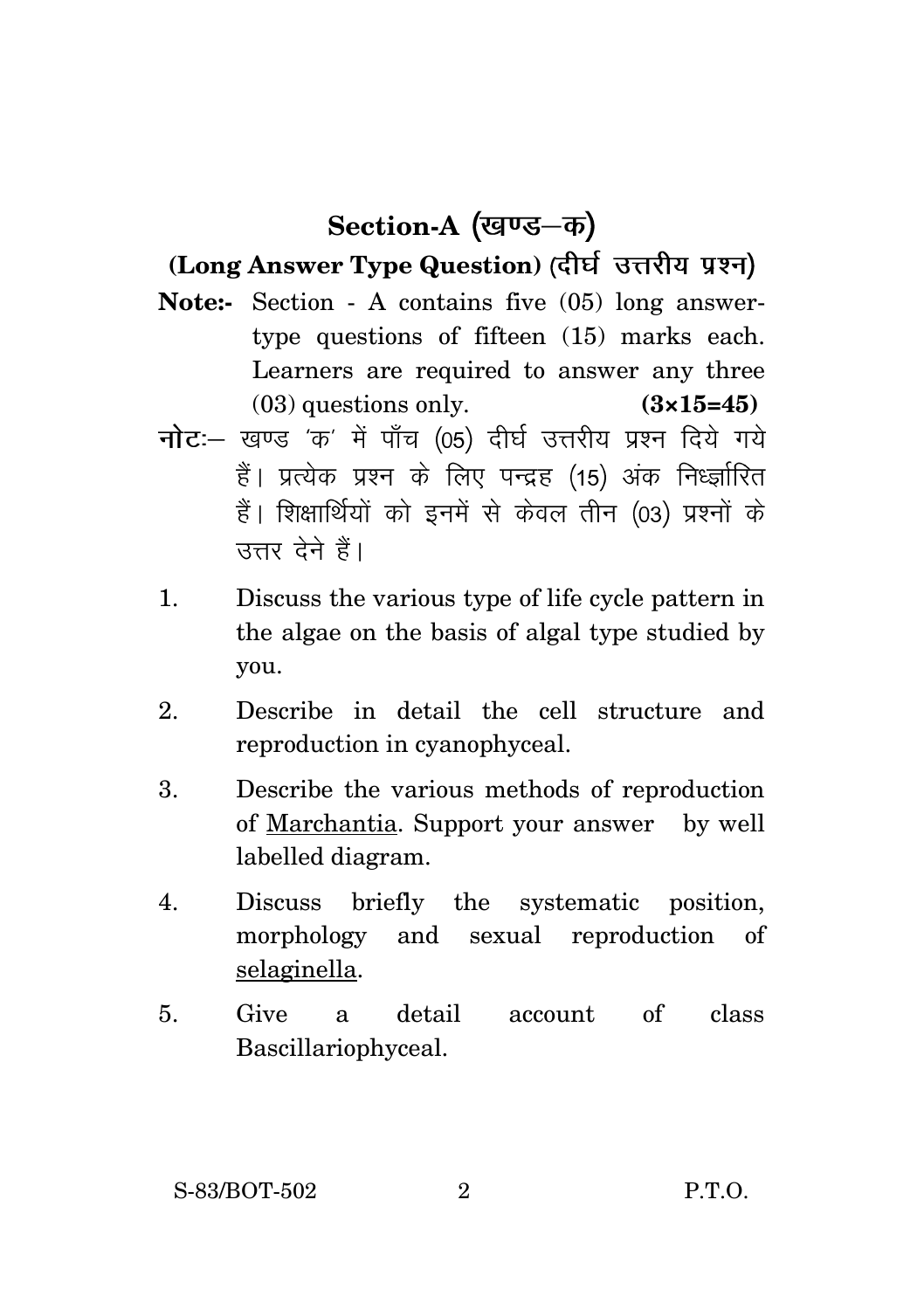## Section-B (खण्ड-ख)

#### **(Short Answer Type Question)**

- **Note:-** Section-B contains eight (08) short answer type questions of seven (07) marks each. Learners are required to answer any five (05) questions only. **(5×7=35)**
- नोट :- खण्ड 'ख' में आठ (08) लघु उत्तरीय प्रश्न दिये गये हैं। प्रत्येक प्रश्न के लिए सात (07) अंक निधारित है। शिक्षार्थियों को इनमें से केवल पाँच (05) प्रश्नों के उत्तर देने हैं।
- 1. Stelar system in pteridophyte.
- 2. Distinguishing features of class Xanthophyta.
- 3. Pigment and reserve food in algae.
- 4. Evolution of gametophyte in Bryophyte.
- 5. Heterospory and seed habit in pteridophyte.
- 6. Thallus organization in algae.

S-83/BOT-502 3 P.T.O.